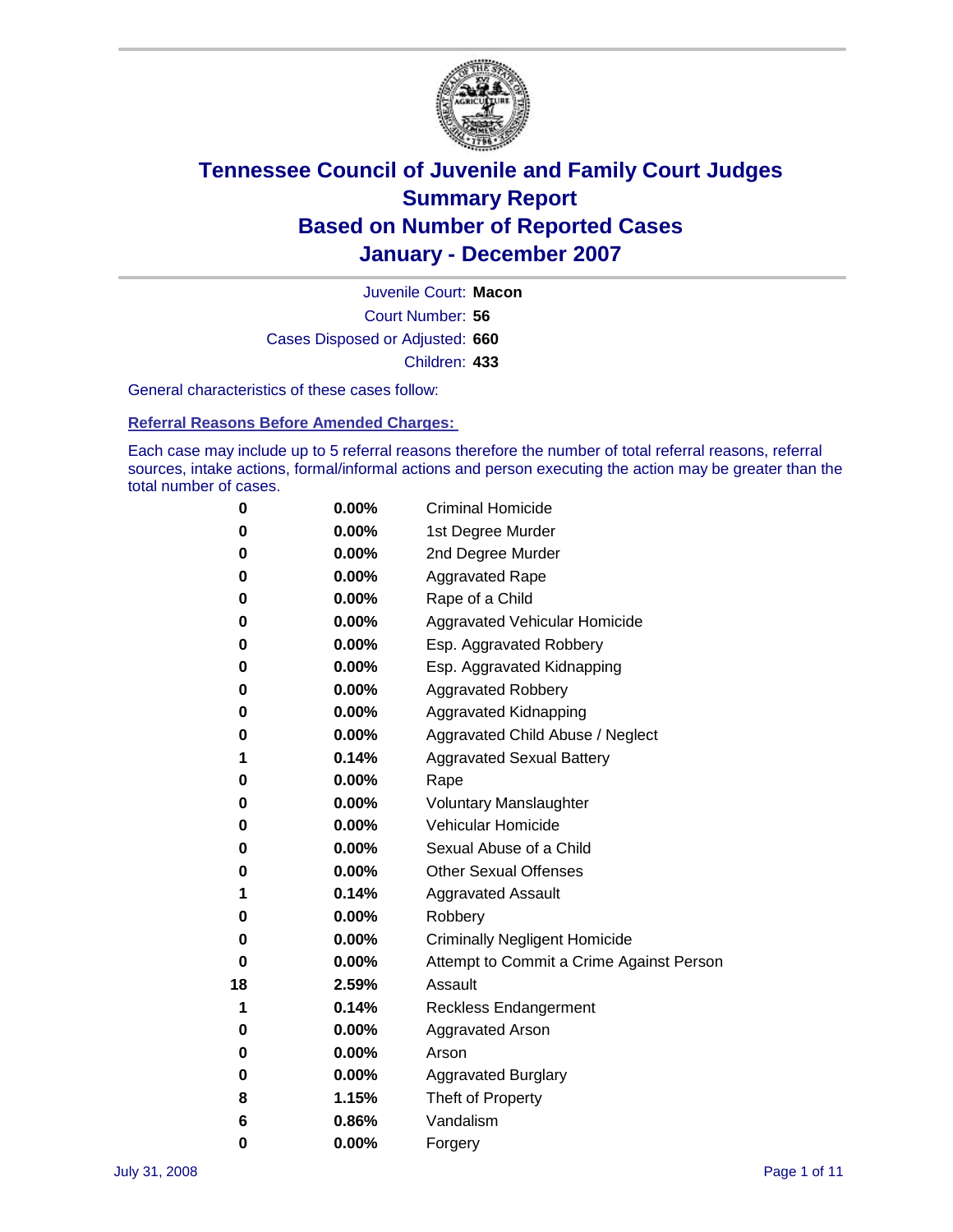

Court Number: **56** Juvenile Court: **Macon** Cases Disposed or Adjusted: **660** Children: **433**

#### **Referral Reasons Before Amended Charges:**

Each case may include up to 5 referral reasons therefore the number of total referral reasons, referral sources, intake actions, formal/informal actions and person executing the action may be greater than the total number of cases.

| 0              | 0.00%  | <b>Worthless Checks</b>                                     |
|----------------|--------|-------------------------------------------------------------|
| 0              | 0.00%  | Illegal Possession / Fraudulent Use of Credit / Debit Cards |
| 3              | 0.43%  | <b>Burglary</b>                                             |
| 0              | 0.00%  | Unauthorized Use of a Vehicle                               |
| $\bf{0}$       | 0.00%  | <b>Cruelty to Animals</b>                                   |
| 0              | 0.00%  | Sale of Controlled Substances                               |
| 9              | 1.29%  | <b>Other Drug Offenses</b>                                  |
| 7              | 1.01%  | <b>Possession of Controlled Substances</b>                  |
| 0              | 0.00%  | <b>Criminal Attempt</b>                                     |
| 0              | 0.00%  | Carrying Weapons on School Property                         |
| 0              | 0.00%  | Unlawful Carrying / Possession of a Weapon                  |
| 1              | 0.14%  | <b>Evading Arrest</b>                                       |
| 0              | 0.00%  | Escape                                                      |
| 1              | 0.14%  | Driving Under Influence (DUI)                               |
| 18             | 2.59%  | Possession / Consumption of Alcohol                         |
| 0              | 0.00%  | Resisting Stop, Frisk, Halt, Arrest or Search               |
| 0              | 0.00%  | <b>Aggravated Criminal Trespass</b>                         |
| 0              | 0.00%  | Harassment                                                  |
| $\mathbf 2$    | 0.29%  | Failure to Appear                                           |
| 1              | 0.14%  | Filing a False Police Report                                |
| 0              | 0.00%  | Criminal Impersonation                                      |
| 3              | 0.43%  | <b>Disorderly Conduct</b>                                   |
| $\overline{7}$ | 1.01%  | <b>Criminal Trespass</b>                                    |
| 4              | 0.58%  | <b>Public Intoxication</b>                                  |
| 0              | 0.00%  | Gambling                                                    |
| 152            | 21.87% | Traffic                                                     |
| 7              | 1.01%  | <b>Local Ordinances</b>                                     |
| 3              | 0.43%  | Violation of Wildlife Regulations                           |
| $\bf{0}$       | 0.00%  | Contempt of Court                                           |
| 56             | 8.06%  | Violation of Probation                                      |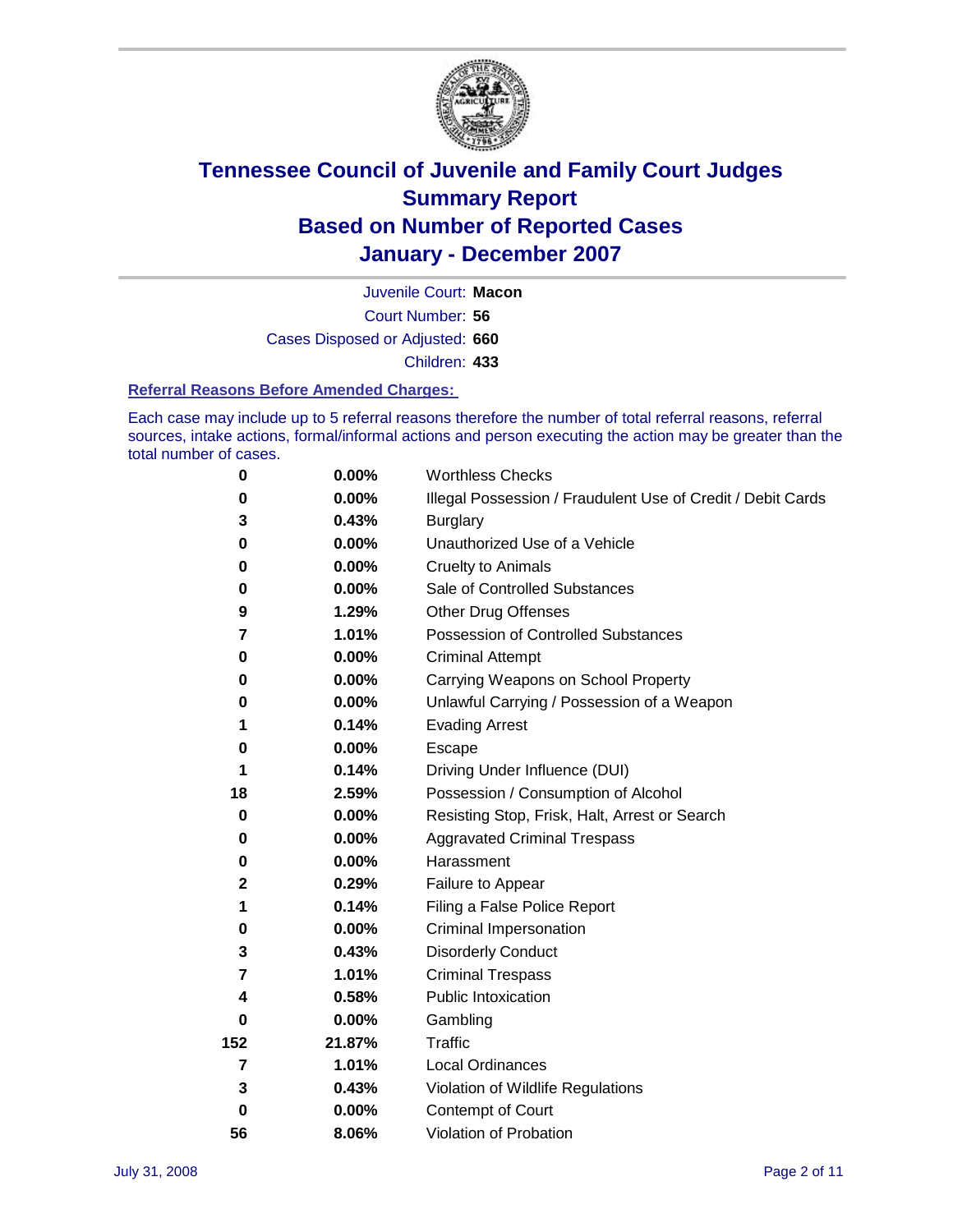

Court Number: **56** Juvenile Court: **Macon** Cases Disposed or Adjusted: **660** Children: **433**

#### **Referral Reasons Before Amended Charges:**

Each case may include up to 5 referral reasons therefore the number of total referral reasons, referral sources, intake actions, formal/informal actions and person executing the action may be greater than the total number of cases.

| 0        | 0.00%   | Violation of Aftercare                 |
|----------|---------|----------------------------------------|
| 3        | 0.43%   | Unruly Behavior                        |
| 38       | 5.47%   | Truancy                                |
| 1        | 0.14%   | In-State Runaway                       |
| $\bf{0}$ | 0.00%   | Out-of-State Runaway                   |
| 39       | 5.61%   | Possession of Tobacco Products         |
| 0        | 0.00%   | Violation of a Valid Court Order       |
| 2        | 0.29%   | Violation of Curfew                    |
| 0        | 0.00%   | Sexually Abused Child                  |
| $\bf{0}$ | 0.00%   | <b>Physically Abused Child</b>         |
| 172      | 24.75%  | Dependency / Neglect                   |
| 1        | 0.14%   | <b>Termination of Parental Rights</b>  |
| 0        | 0.00%   | <b>Violation of Pretrial Diversion</b> |
| 0        | 0.00%   | Violation of Informal Adjustment       |
| 0        | 0.00%   | <b>Judicial Review</b>                 |
| 0        | 0.00%   | <b>Administrative Review</b>           |
| 0        | 0.00%   | <b>Foster Care Review</b>              |
| 8        | 1.15%   | Custody                                |
| 0        | 0.00%   | Visitation                             |
| 10       | 1.44%   | Paternity / Legitimation               |
| 99       | 14.24%  | <b>Child Support</b>                   |
| 0        | 0.00%   | <b>Request for Medical Treatment</b>   |
| 0        | 0.00%   | <b>Consent to Marry</b>                |
| 13       | 1.87%   | Other                                  |
| 695      | 100.00% | <b>Total Referrals</b>                 |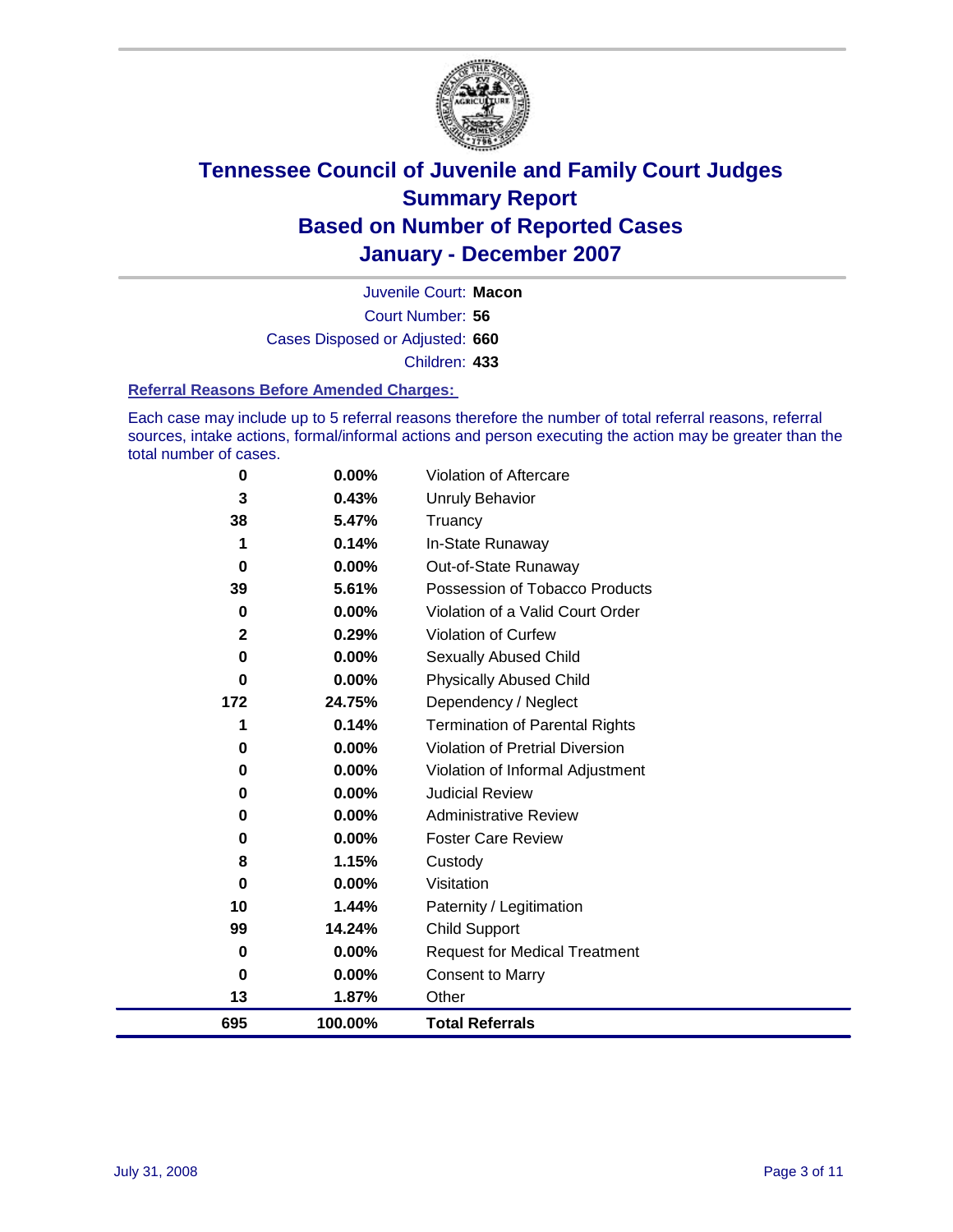

| Juvenile Court: Macon           |  |
|---------------------------------|--|
| Court Number: 56                |  |
| Cases Disposed or Adjusted: 660 |  |
| Children: 433                   |  |

#### **Referral Sources: 1**

| 695          | 100.00%  | <b>Total Referral Sources</b>     |
|--------------|----------|-----------------------------------|
| 17           | 2.45%    | Other                             |
| $\mathbf{2}$ | 0.29%    | Unknown                           |
| 0            | $0.00\%$ | Hospital                          |
| $\mathbf{2}$ | 0.29%    | Child & Parent                    |
| 6            | 0.86%    | Victim                            |
| 0            | $0.00\%$ | <b>Other Court</b>                |
| 1            | 0.14%    | Social Agency                     |
| 27           | 3.88%    | <b>Court Staff</b>                |
| 90           | 12.95%   | <b>District Attorney's Office</b> |
| 10           | 1.44%    | <b>Other State Department</b>     |
| 182          | 26.19%   | <b>DCS</b>                        |
| 0            | 0.00%    | <b>CSA</b>                        |
| 39           | 5.61%    | School                            |
| 13           | 1.87%    | Self                              |
| 6            | 0.86%    | Relatives                         |
| 9            | 1.29%    | Parents                           |
| 291          | 41.87%   | Law Enforcement                   |
|              |          |                                   |

### **Age of Child at Referral: 2**

| 433<br>100.00% | <b>Total Child Count</b> |
|----------------|--------------------------|
| $0.00\%$<br>0  | Unknown / Not Reported   |
| $0.00\%$<br>0  | Ages 19 and Over         |
| 92<br>21.25%   | Ages 17 through 18       |
| 133<br>30.72%  | Ages 15 through 16       |
| 54<br>12.47%   | Ages 13 through 14       |
| 21<br>4.85%    | Ages 11 through 12       |
| 133<br>30.72%  | Ages 10 and Under        |
|                |                          |

<sup>1</sup> If different than number of Referral Reasons (695), verify accuracy of your court's data.

One child could be counted in multiple categories, verify accuracy of your court's data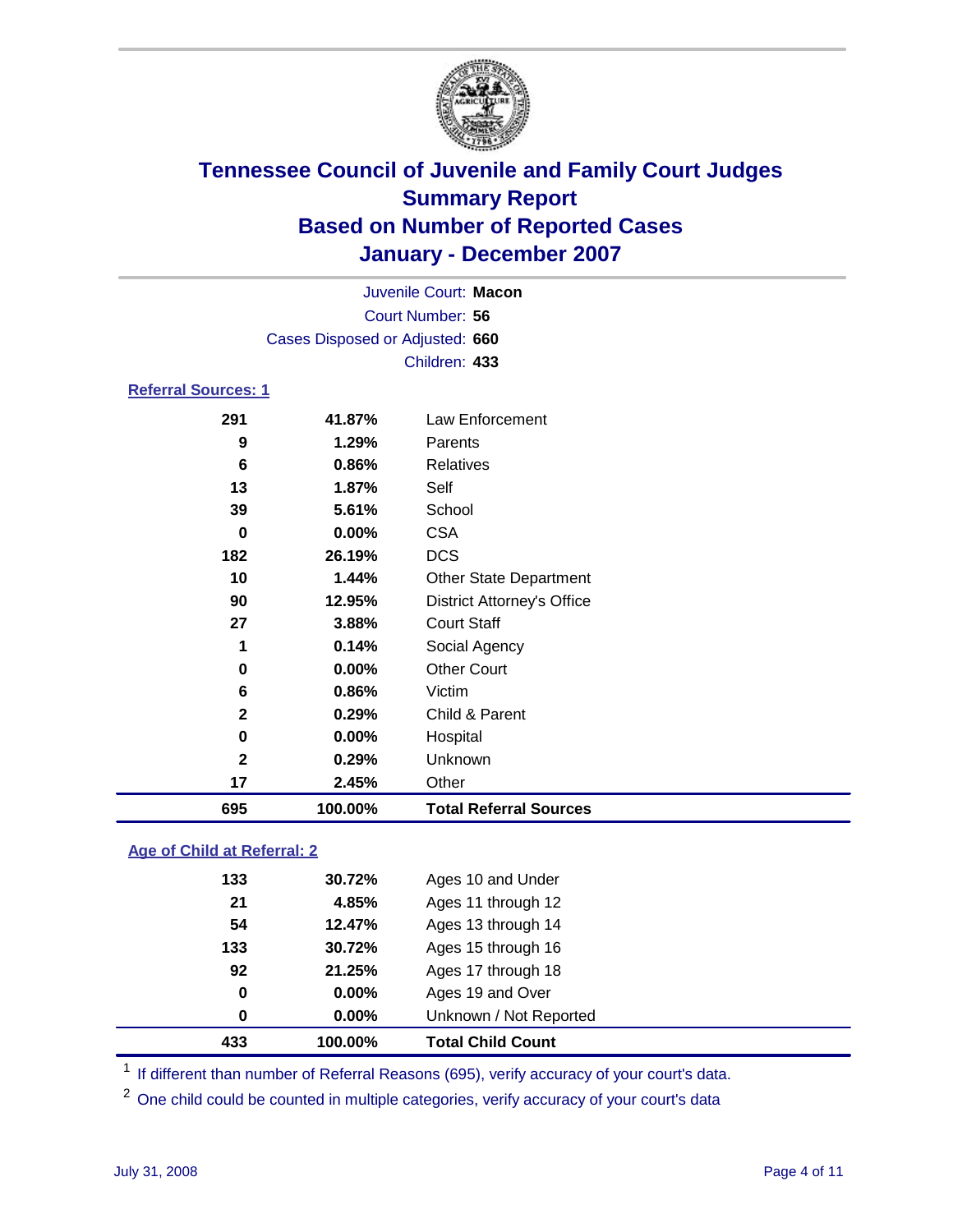

|                                         |                                 | Juvenile Court: Macon    |  |
|-----------------------------------------|---------------------------------|--------------------------|--|
|                                         | Court Number: 56                |                          |  |
|                                         | Cases Disposed or Adjusted: 660 |                          |  |
|                                         |                                 | Children: 433            |  |
| Sex of Child: 1                         |                                 |                          |  |
| 248                                     | 57.27%                          | Male                     |  |
| 161                                     | 37.18%                          | Female                   |  |
| 24                                      | 5.54%                           | Unknown                  |  |
| 433                                     | 100.00%                         | <b>Total Child Count</b> |  |
| Race of Child: 1                        |                                 |                          |  |
| 397                                     | 91.69%                          | White                    |  |
| 3                                       | 0.69%                           | African American         |  |
| $\bf{0}$                                | 0.00%                           | Native American          |  |
| 1                                       | 0.23%                           | Asian                    |  |
| $\overline{7}$                          | 1.62%                           | Mixed                    |  |
| 25                                      | 5.77%                           | Unknown                  |  |
| 433                                     | 100.00%                         | <b>Total Child Count</b> |  |
| <b>Hispanic Origin: 1</b>               |                                 |                          |  |
| 23                                      | 5.31%                           | Yes                      |  |
| 377                                     | 87.07%                          | <b>No</b>                |  |
| 33                                      | 7.62%                           | Unknown                  |  |
| 433                                     | 100.00%                         | <b>Total Child Count</b> |  |
| <b>School Enrollment of Children: 1</b> |                                 |                          |  |
| 121                                     | 27.94%                          | Yes                      |  |
| 40                                      | 9.24%                           | No                       |  |
| 272                                     | 62.82%                          | Unknown                  |  |
| 433                                     | 100.00%                         | <b>Total Child Count</b> |  |

One child could be counted in multiple categories, verify accuracy of your court's data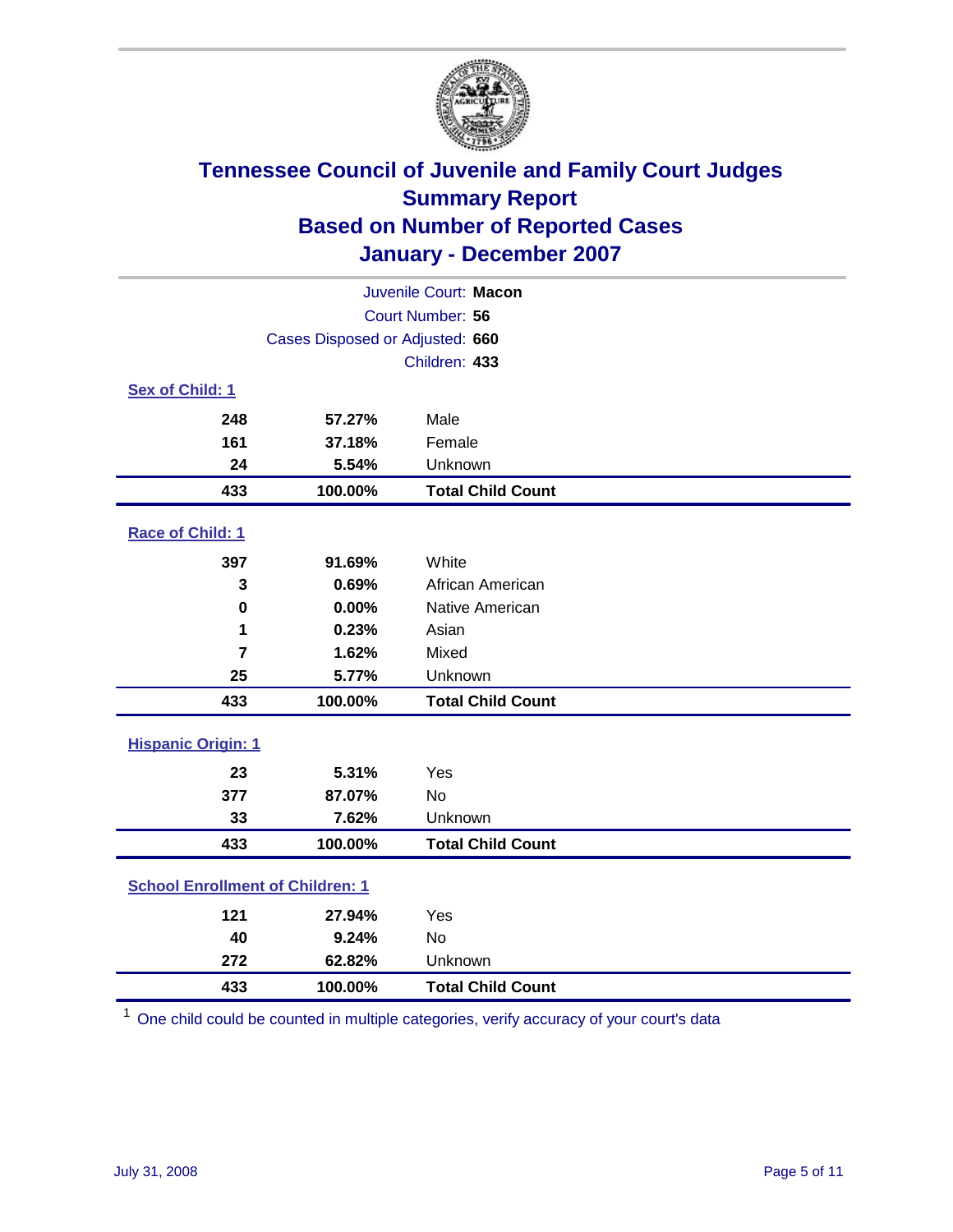

Court Number: **56** Juvenile Court: **Macon** Cases Disposed or Adjusted: **660** Children: **433**

#### **Living Arrangement of Child at Time of Referral: 1**

| 433 | 100.00%  | <b>Total Child Count</b>     |
|-----|----------|------------------------------|
| 0   | $0.00\%$ | Other                        |
| 263 | 60.74%   | <b>Unknown</b>               |
| 1   | 0.23%    | Independent                  |
| 0   | $0.00\%$ | In an Institution            |
| 0   | $0.00\%$ | In a Residential Center      |
| 3   | 0.69%    | In a Group Home              |
| 12  | 2.77%    | With Foster Family           |
| 4   | 0.92%    | With Adoptive Parents        |
| 20  | 4.62%    | <b>With Relatives</b>        |
| 16  | 3.70%    | <b>With Father</b>           |
| 82  | 18.94%   | <b>With Mother</b>           |
| 2   | 0.46%    | With Mother and Stepfather   |
| 2   | 0.46%    | With Father and Stepmother   |
| 28  | 6.47%    | With Both Biological Parents |

#### **Type of Detention: 2**

| 660 | 100.00%  | <b>Total Detention Count</b> |  |
|-----|----------|------------------------------|--|
| 0   | 0.00%    | Other                        |  |
| 654 | 99.09%   | Does Not Apply               |  |
| 1   | 0.15%    | <b>Unknown</b>               |  |
| 0   | $0.00\%$ | <b>Psychiatric Hospital</b>  |  |
| 0   | $0.00\%$ | Jail - No Separation         |  |
| 0   | $0.00\%$ | Jail - Partial Separation    |  |
| 0   | $0.00\%$ | Jail - Complete Separation   |  |
| 0   | $0.00\%$ | Juvenile Detention Facility  |  |
| 5   | 0.76%    | Non-Secure Placement         |  |
|     |          |                              |  |

<sup>1</sup> One child could be counted in multiple categories, verify accuracy of your court's data

<sup>2</sup> If different than number of Cases (660) verify accuracy of your court's data.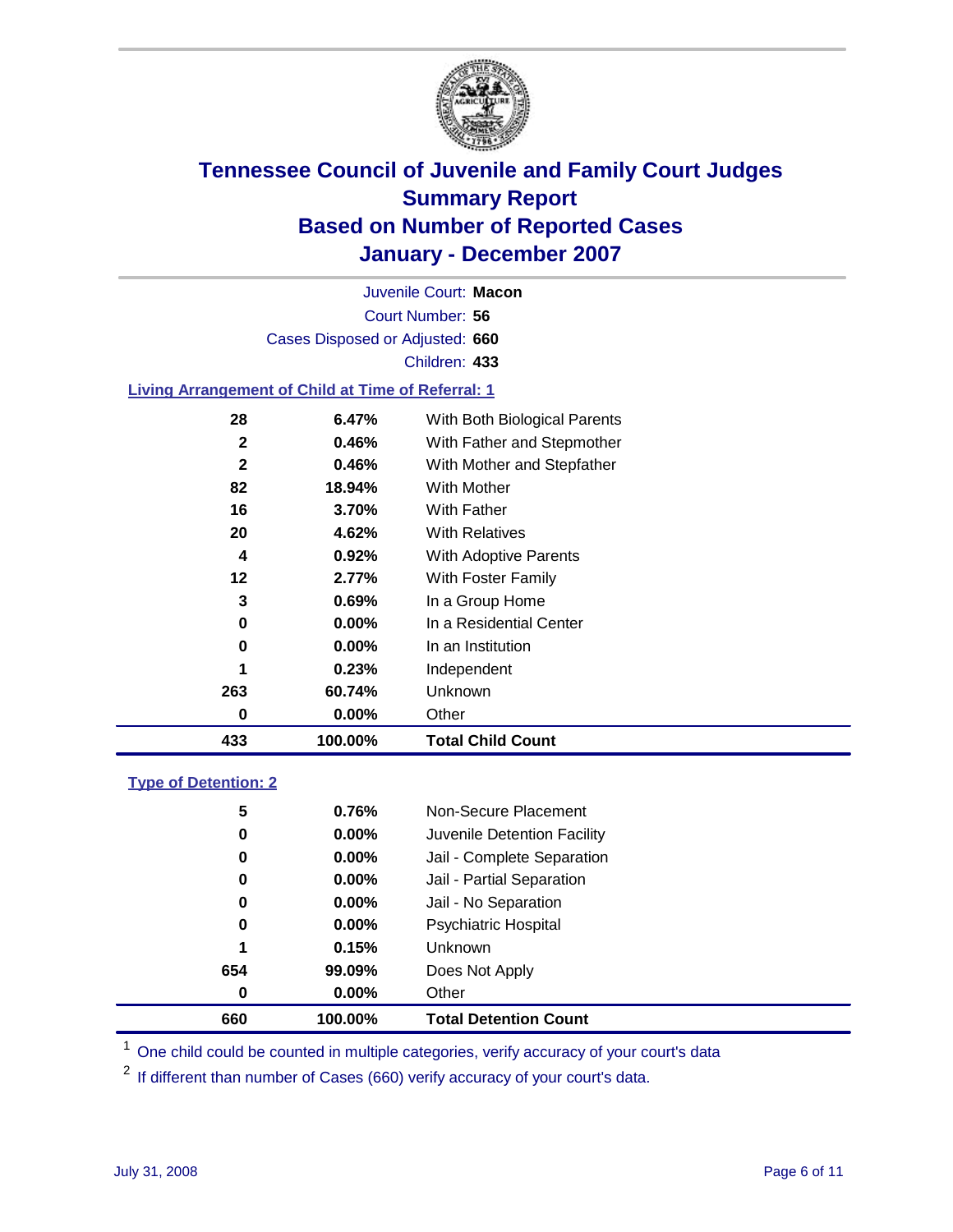

|                                                    | Juvenile Court: Macon           |                                      |  |  |
|----------------------------------------------------|---------------------------------|--------------------------------------|--|--|
|                                                    |                                 | Court Number: 56                     |  |  |
|                                                    | Cases Disposed or Adjusted: 660 |                                      |  |  |
|                                                    |                                 | Children: 433                        |  |  |
| <b>Placement After Secure Detention Hearing: 1</b> |                                 |                                      |  |  |
| $\bf{0}$                                           | 0.00%                           | Returned to Prior Living Arrangement |  |  |
| $\bf{0}$                                           | 0.00%                           | Juvenile Detention Facility          |  |  |
| 0                                                  | 0.00%                           | Jail                                 |  |  |
| 1                                                  | 0.15%                           | Shelter / Group Home                 |  |  |
| $\bf{0}$                                           | 0.00%                           | <b>Foster Family Home</b>            |  |  |
| 0                                                  | 0.00%                           | Psychiatric Hospital                 |  |  |
|                                                    | 0.15%                           | Unknown / Not Reported               |  |  |
| 658                                                | 99.70%                          | Does Not Apply                       |  |  |
| 0                                                  | 0.00%                           | Other                                |  |  |
| 660                                                | 100.00%                         | <b>Total Placement Count</b>         |  |  |
|                                                    |                                 |                                      |  |  |
| <b>Intake Actions: 2</b>                           |                                 |                                      |  |  |
| 514                                                | 73.96%                          | <b>Petition Filed</b>                |  |  |
| 21                                                 | 3.02%                           | <b>Motion Filed</b>                  |  |  |
| 123                                                | 17.70%                          | <b>Citation Processed</b>            |  |  |
| 1                                                  | 0.14%                           | Notification of Paternity Processed  |  |  |
| $\bf{0}$                                           | 0.00%                           | Scheduling of Judicial Review        |  |  |
| 0                                                  | 0.00%                           | Scheduling of Administrative Review  |  |  |
| 0                                                  | 0.00%                           | Scheduling of Foster Care Review     |  |  |
| $\mathbf 2$                                        | 0.29%                           | Unknown                              |  |  |
| $\bf{0}$                                           | 0.00%                           | Does Not Apply                       |  |  |
| 34                                                 | 4.89%                           | Other                                |  |  |
| 695                                                | 100.00%                         | <b>Total Intake Count</b>            |  |  |

<sup>1</sup> If different than number of Cases (660) verify accuracy of your court's data.

<sup>2</sup> If different than number of Referral Reasons (695), verify accuracy of your court's data.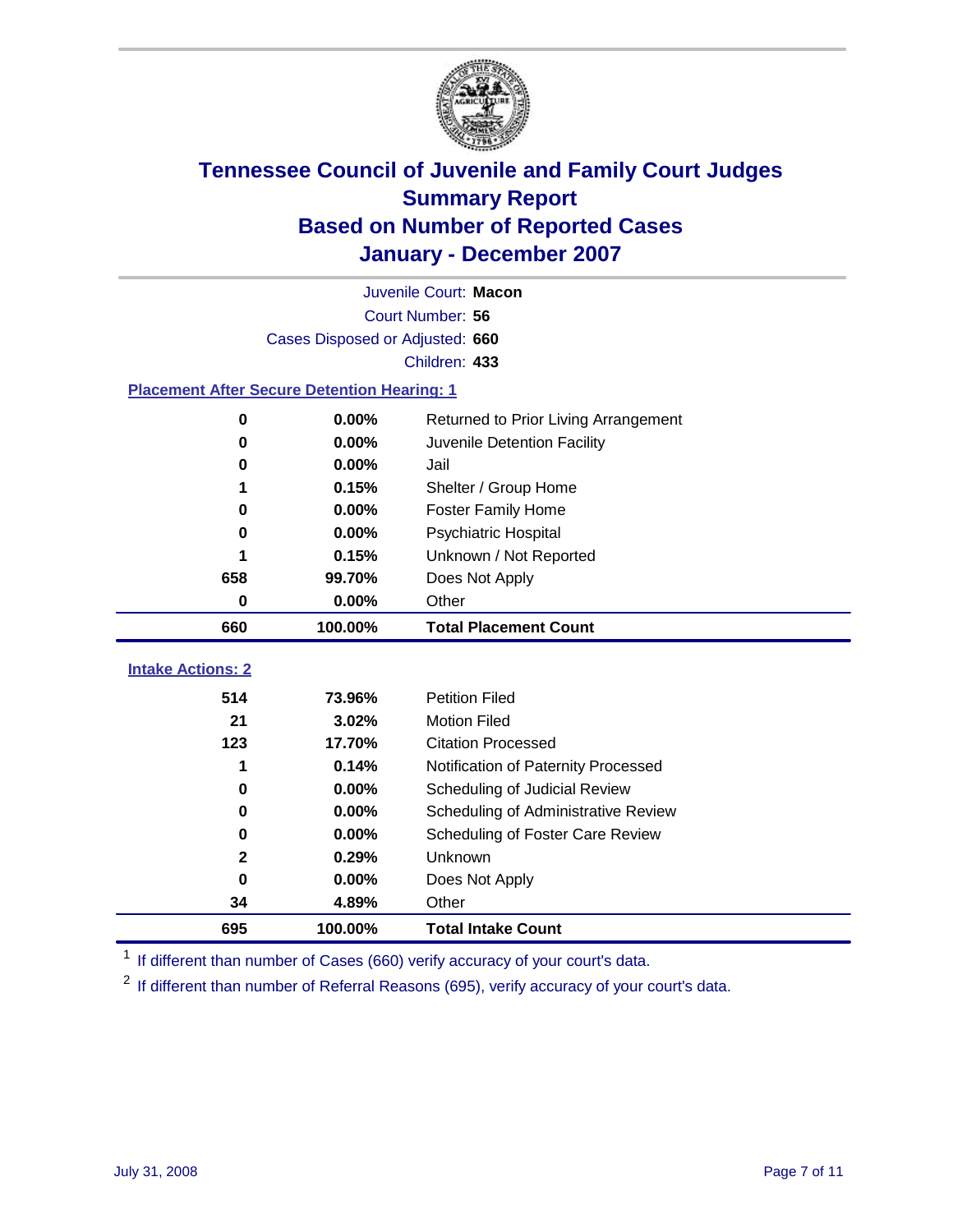

Court Number: **56** Juvenile Court: **Macon** Cases Disposed or Adjusted: **660** Children: **433**

### **Last Grade Completed by Child: 1**

| 433         | 100.00% | <b>Total Child Count</b> |
|-------------|---------|--------------------------|
| 0           | 0.00%   | Other                    |
| 279         | 64.43%  | Unknown                  |
| 26          | 6.00%   | Never Attended School    |
| $\bf{0}$    | 0.00%   | Graduated                |
| 0           | 0.00%   | <b>GED</b>               |
| 0           | 0.00%   | Non-Graded Special Ed    |
| $\bf{0}$    | 0.00%   | 12th Grade               |
| 13          | 3.00%   | 11th Grade               |
| 22          | 5.08%   | 10th Grade               |
| 28          | 6.47%   | 9th Grade                |
| 14          | 3.23%   | 8th Grade                |
| 21          | 4.85%   | 7th Grade                |
| 1           | 0.23%   | 6th Grade                |
| $\mathbf 2$ | 0.46%   | 5th Grade                |
| $\mathbf 2$ | 0.46%   | 4th Grade                |
| 4           | 0.92%   | 3rd Grade                |
| 3           | 0.69%   | 2nd Grade                |
| 5           | 1.15%   | 1st Grade                |
| 1           | 0.23%   | Kindergarten             |
| 0           | 0.00%   | Preschool                |
| 12          | 2.77%   | Too Young for School     |

### **Enrolled in Special Education: 1**

One child could be counted in multiple categories, verify accuracy of your court's data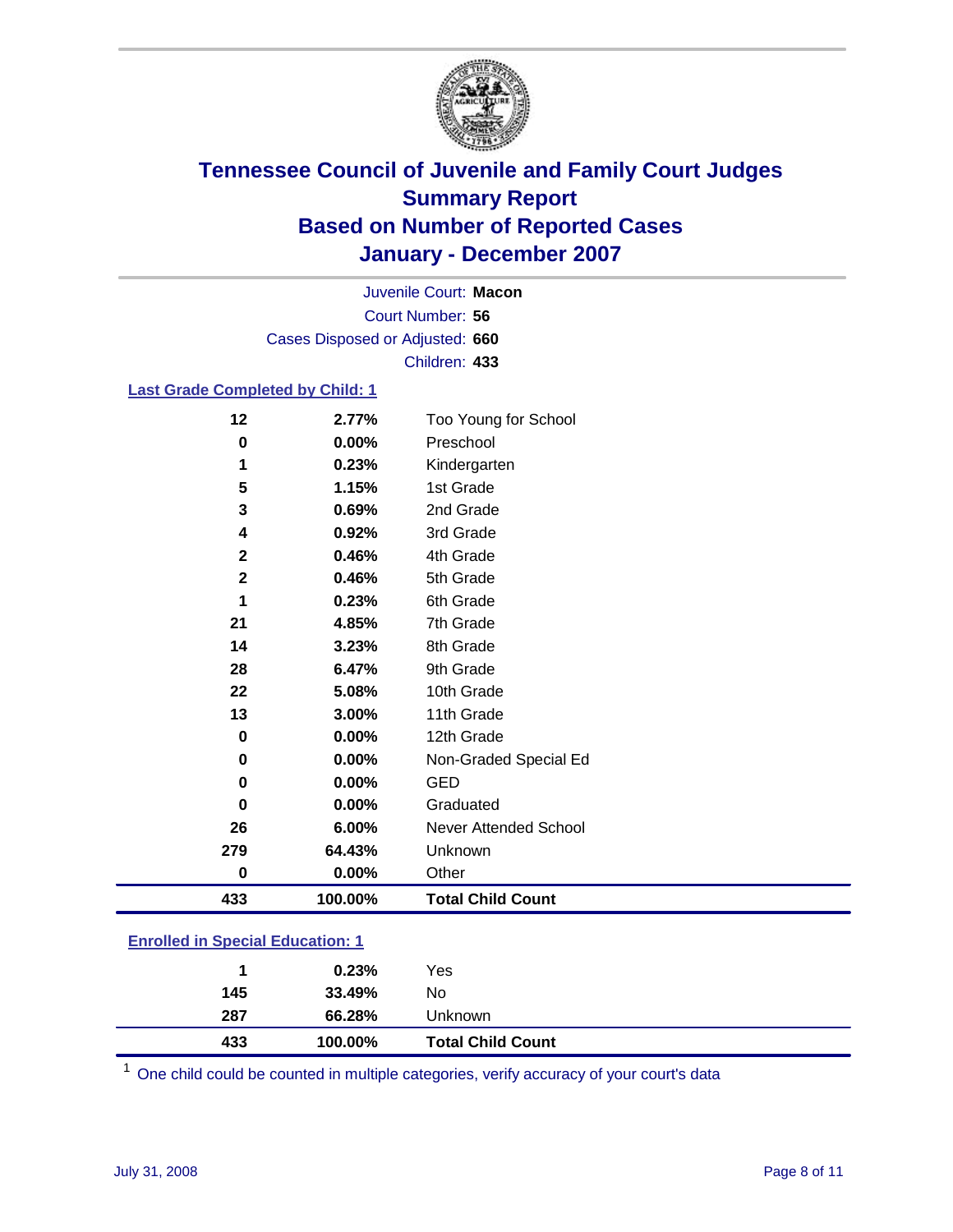

|                              |                                 | Juvenile Court: Macon     |
|------------------------------|---------------------------------|---------------------------|
|                              |                                 | Court Number: 56          |
|                              | Cases Disposed or Adjusted: 660 |                           |
|                              |                                 | Children: 433             |
| <b>Action Executed By: 1</b> |                                 |                           |
| 695                          | 100.00%                         | Judge                     |
| 0                            | $0.00\%$                        | Referee                   |
| 0                            | $0.00\%$                        | <b>YSO</b>                |
| 0                            | 0.00%                           | Other                     |
| 0                            | $0.00\%$                        | Unknown / Not Reported    |
| 695                          | 100.00%                         | <b>Total Action Count</b> |

### **Formal / Informal Actions: 1**

| 154          | 22.16%   | Dismissed                                        |
|--------------|----------|--------------------------------------------------|
|              | 0.14%    | Retired / Nolle Prosequi                         |
| 203          | 29.21%   | <b>Complaint Substantiated Delinquent</b>        |
| 68           | 9.78%    | <b>Complaint Substantiated Status Offender</b>   |
| 42           | 6.04%    | <b>Complaint Substantiated Dependent/Neglect</b> |
| 0            | $0.00\%$ | <b>Complaint Substantiated Abused</b>            |
| 0            | $0.00\%$ | <b>Complaint Substantiated Mentally III</b>      |
| 1            | 0.14%    | Informal Adjustment                              |
| 0            | $0.00\%$ | <b>Pretrial Diversion</b>                        |
| 0            | $0.00\%$ | <b>Transfer to Adult Court Hearing</b>           |
| 0            | $0.00\%$ | Charges Cleared by Transfer to Adult Court       |
| 193          | 27.77%   | Special Proceeding                               |
| 30           | 4.32%    | <b>Review Concluded</b>                          |
| 1            | 0.14%    | Case Held Open                                   |
| $\mathbf{2}$ | 0.29%    | Other                                            |
| 0            | $0.00\%$ | Unknown / Not Reported                           |
| 695          | 100.00%  | <b>Total Action Count</b>                        |

<sup>1</sup> If different than number of Referral Reasons (695), verify accuracy of your court's data.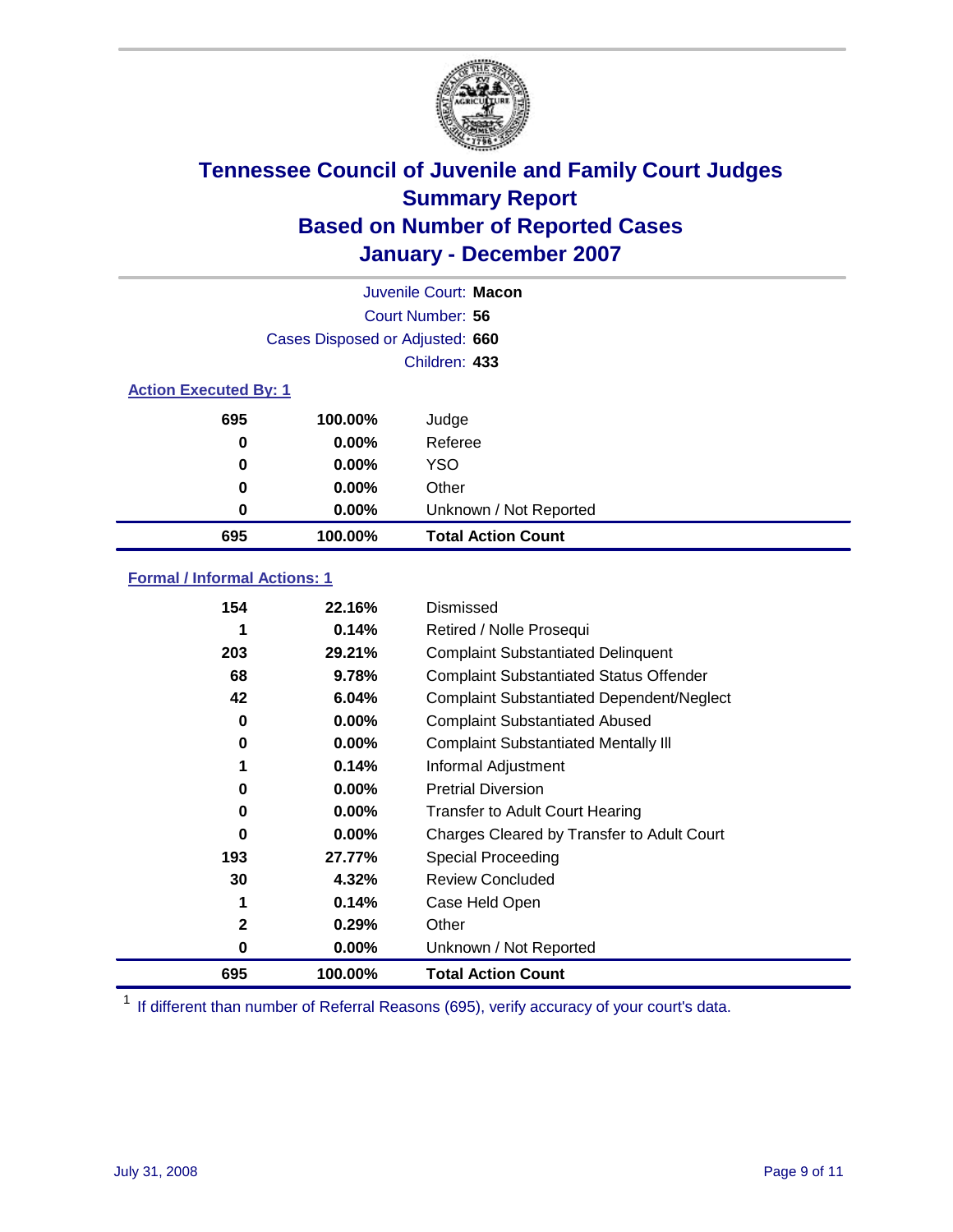

|                       |                                 | Juvenile Court: Macon                                 |
|-----------------------|---------------------------------|-------------------------------------------------------|
|                       |                                 | Court Number: 56                                      |
|                       | Cases Disposed or Adjusted: 660 |                                                       |
|                       |                                 | Children: 433                                         |
| <b>Case Outcomes:</b> |                                 | There can be multiple outcomes for one child or case. |
| 155                   | 12.15%                          | <b>Case Dismissed</b>                                 |
| 3                     | 0.24%                           | Case Retired or Nolle Prosequi                        |
| 0                     | 0.00%                           | Warned / Counseled                                    |
| 3                     | 0.24%                           | Held Open For Review                                  |
| 44                    | 3.45%                           | Supervision / Probation to Juvenile Court             |
| 52                    | 4.08%                           | <b>Probation to Parents</b>                           |
| 0                     | 0.00%                           | Referral to Another Entity for Supervision / Service  |
| 9                     | 0.71%                           | Referred for Mental Health Counseling                 |
| 25                    | 1.96%                           | Referred for Alcohol and Drug Counseling              |
| 0                     | 0.00%                           | <b>Referred to Alternative School</b>                 |
| 0                     | 0.00%                           | Referred to Private Child Agency                      |
| 0                     | 0.00%                           | Referred to Defensive Driving School                  |
| 3                     | 0.24%                           | Referred to Alcohol Safety School                     |
| 0                     | 0.00%                           | Referred to Juvenile Court Education-Based Program    |
| 25                    | 1.96%                           | Driver's License Held Informally                      |
| 0                     | 0.00%                           | <b>Voluntary Placement with DMHMR</b>                 |
| 0                     | 0.00%                           | <b>Private Mental Health Placement</b>                |
| 0                     | 0.00%                           | <b>Private MR Placement</b>                           |
| 0                     | 0.00%                           | Placement with City/County Agency/Facility            |
| 0                     | 0.00%                           | Placement with Relative / Other Individual            |
| 229                   | 17.95%                          | Fine                                                  |
| 8                     | 0.63%                           | <b>Public Service</b>                                 |
| 4                     | 0.31%                           | Restitution                                           |
| 0                     | 0.00%                           | <b>Runaway Returned</b>                               |
| 14                    | 1.10%                           | No Contact Order                                      |
| 0                     | 0.00%                           | Injunction Other than No Contact Order                |
| 0                     | 0.00%                           | <b>House Arrest</b>                                   |
| 0                     | 0.00%                           | <b>Court Defined Curfew</b>                           |
| 0                     | 0.00%                           | Dismissed from Informal Adjustment                    |
| 0                     | 0.00%                           | <b>Dismissed from Pretrial Diversion</b>              |
| 0                     | 0.00%                           | <b>Released from Probation</b>                        |
| 0                     | 0.00%                           | <b>Transferred to Adult Court</b>                     |
| 0                     | 0.00%                           | <b>DMHMR Involuntary Commitment</b>                   |